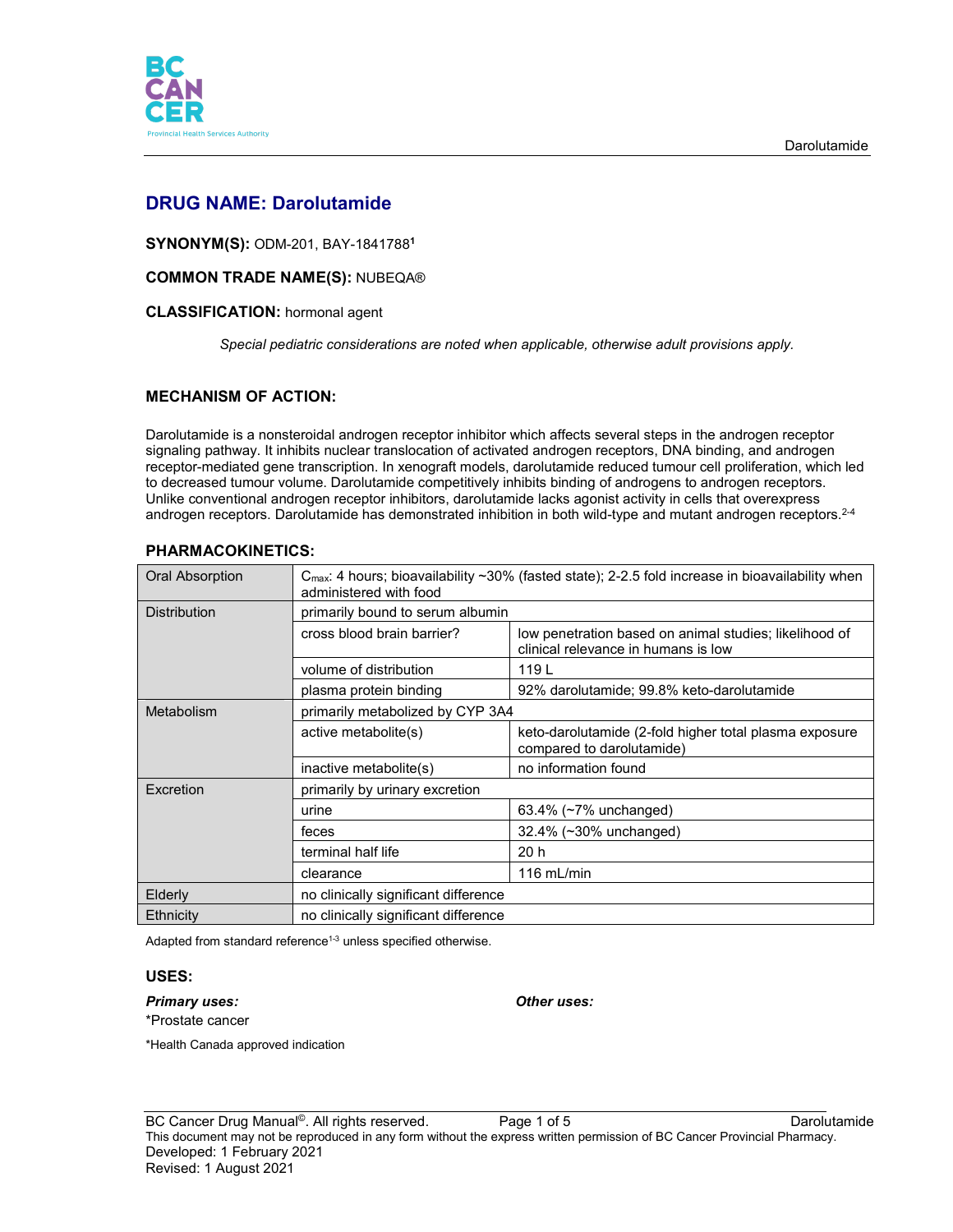

# **SPECIAL PRECAUTIONS:**

#### *Caution:*

- not indicated for use in *women2*
- patients should not *donate semen* while taking darolutamide and for three months following the last dose<sup>2</sup>

*Carcinogenicity:* no information found2

*Mutagenicity:* Not mutagenic in Ames test and mammalian *in vivo* mutation test. Darolutamide is clastogenic in mammalian *in vitro* chromosome test. 2,3

*Fertility:* In animal studies, hypospermia, tubular dilation of testes, and atrophy of the male reproductive tract (e.g., seminal vesicles, testes, prostate gland, and epididymides) were observed. Effects were seen at exposures equal to or below those seen following human clinical exposure. Changes reversed or partially resolved following 4- to 8 week recovery periods.<sup>2,3</sup>

**Pregnancy:** Reproductive studies have not been conducted. Based on its mechanism of action, however, darolutamide may cause fetal harm or fetal loss if there is exposure during pregnancy. Patients with pregnant female partners should use a condom during treatment and for at least one week, and up to three months, following the last dose. Patients with female partners of childbearing potential should use highly effective contraception during treatment and for at least one week, and up to three months, following the last dose.<sup>2,3</sup>

*Breastfeeding* is not recommended due to the potential secretion into breast milk. Darolutamide is not intended for use in women.<sup>2</sup>

# **SIDE EFFECTS:**

The table includes adverse events that presented during drug treatment but may not necessarily have a causal relationship with the drug. Because clinical trials are conducted under very specific conditions, the adverse event rates observed may not reflect the rates observed in clinical practice. Adverse events are generally included if they were reported in more than 1% of patients in the product monograph or pivotal trials, and/or determined to be clinically important.5,6

**In the clinical trial setting, some adverse events occurred more frequently in the placebo group than the treatment group. These adverse events have been included in the Side Effect table below and are indicated with an asterisk (\*)**. 7-9

| <b>ORGAN SITE</b>                                                     | <b>SIDE EFFECT</b>                                      |  |  |
|-----------------------------------------------------------------------|---------------------------------------------------------|--|--|
| Clinically important side effects are in <b>bold</b> , <i>italics</i> |                                                         |  |  |
| blood and lymphatic<br>system/ febrile<br>neutropenia                 | anemia (6%, severe $\leq 1\%$ )                         |  |  |
| cardiac                                                               | cardiac arrest (severe <1%); fatal events reported      |  |  |
|                                                                       | cardiac failure (2%, severe <1%); fatal events reported |  |  |
|                                                                       | ischemic heart disease (3-4%, severe 2%)                |  |  |
| endocrine                                                             | hypothyroidism (<1%)                                    |  |  |
| gastrointestinal                                                      | emetogenic potential: minimal (rare) <sup>10</sup>      |  |  |
|                                                                       | constipation (6%)                                       |  |  |
|                                                                       | diarrhea $(7%)$                                         |  |  |
|                                                                       | nausea* $(5\% ,$ severe <1%)                            |  |  |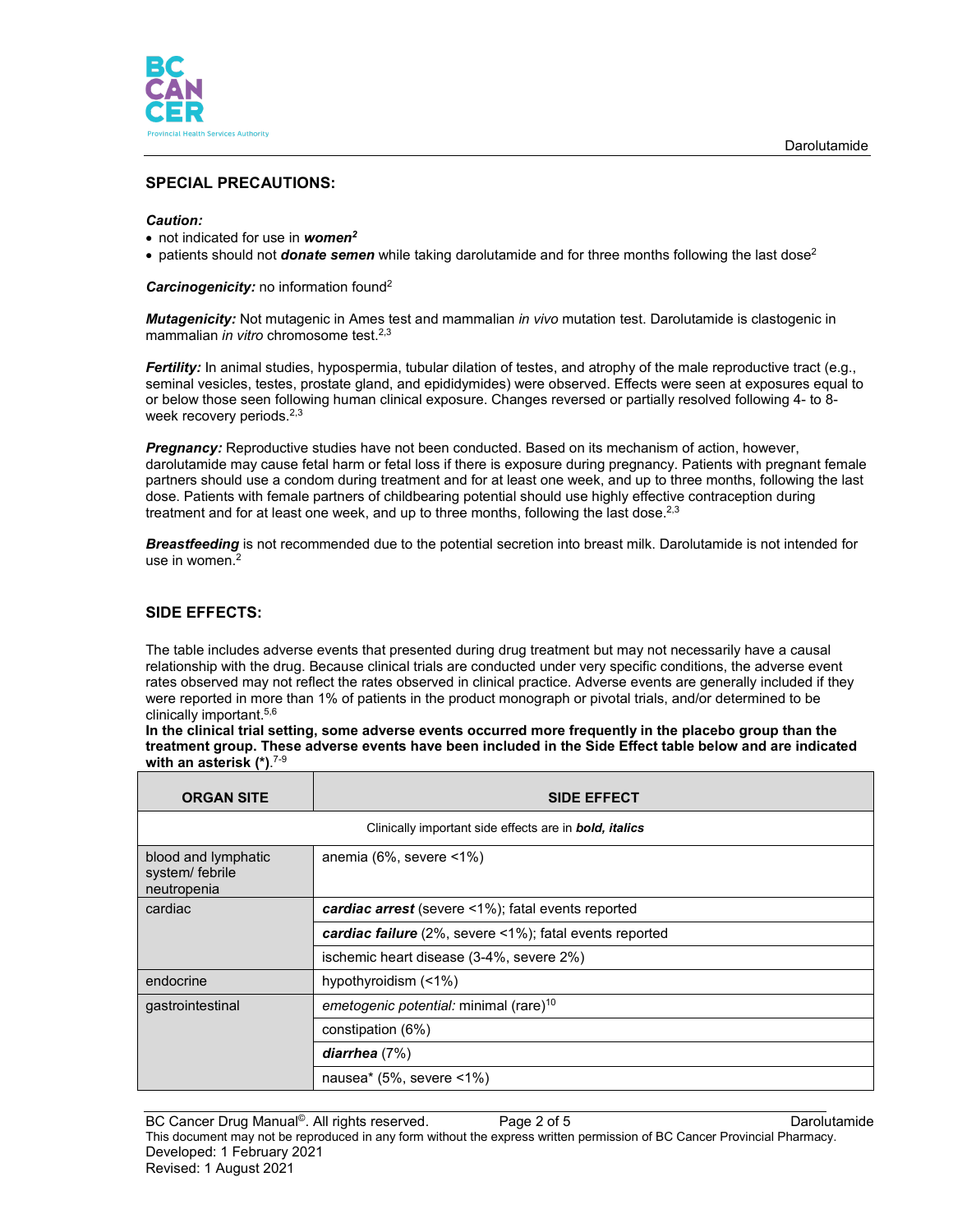

Darolutamide

| <b>ORGAN SITE</b>                                                     | <b>SIDE EFFECT</b>                                                 |  |  |
|-----------------------------------------------------------------------|--------------------------------------------------------------------|--|--|
| Clinically important side effects are in <b>bold</b> , <i>italics</i> |                                                                    |  |  |
| general disorders and<br>administration site<br>conditions            | <i>fatigue</i> $(16\% , \text{ severe} < 1\%)$                     |  |  |
|                                                                       | general physical health deterioration (severe <1%)                 |  |  |
| injury, poisoning, and<br>procedural complications                    | bone fracture (4%, severe <1%)                                     |  |  |
| investigations                                                        | AST increase (23%, severe <1%)                                     |  |  |
|                                                                       | bilirubin increase (16%, severe <1%)                               |  |  |
|                                                                       | weight decrease (4%)                                               |  |  |
| musculoskeletal and<br>connective tissue                              | pain in extremity (6%)                                             |  |  |
| nervous system                                                        | cognitive disorder (<1%)                                           |  |  |
|                                                                       | dizziness (5%, severe <1%)                                         |  |  |
|                                                                       | seizure (<1%)                                                      |  |  |
| renal and urinary                                                     | <b>hematuria*</b> (5%, severe $1\%$ ) <sup>8</sup>                 |  |  |
|                                                                       | urinary retention* $(4\% , \text{ severe } 2\%)$ <sup>8</sup>      |  |  |
| respiratory, thoracic and<br>mediastinal                              | <b>pneumonia*</b> (severe <1%); fatal events reported <sup>8</sup> |  |  |
| skin and subcutaneous<br>tissue                                       | $rash(3\%, severe < 1\%)$                                          |  |  |
| vascular                                                              | hot flashes (5%)                                                   |  |  |
|                                                                       | hypertension (7%, severe 3%)                                       |  |  |
|                                                                       | <b>pulmonary embolism</b> (severe <1%); fatal events reported      |  |  |

Adapted from standard reference $2,3,7$  unless specified otherwise.

### **INTERACTIONS:**

| <b>AGENT</b>                | <b>EFFECT</b>                                                                  | <b>MECHANISM</b>                                                                   | <b>MANAGEMENT</b>                                                                                       |
|-----------------------------|--------------------------------------------------------------------------------|------------------------------------------------------------------------------------|---------------------------------------------------------------------------------------------------------|
| rifampin $^{2,3}$           | 72% decrease in AUC and<br>52% decrease in $C_{\text{max}}$ of<br>darolutamide | strong induction of CYP<br>3A4 and induction of P-gp<br>by rifampin                | avoid concurrent use                                                                                    |
| itraconazole <sup>2,3</sup> | 1.7-fold increase in AUC<br>and 1.4-fold increase in<br>$Cmax$ of darolutamide | strong inhibition of CYP<br>3A4 and inhibition of P-gp<br>and BCRP by itraconazole | avoid concurrent use; if<br>coadministration cannot be<br>avoided, monitor for<br>darolutamide toxicity |
| rosuvastatin $2,3$          | 5-fold increase in AUC and<br>$C_{\text{max}}$ of rosuvastatin                 | inhibition of BCRP by<br>darolutamide                                              | avoid concurrent use; if<br>coadministration cannot be<br>avoided, monitor for<br>rosuvastatin toxicity |

Darolutamide is a *substrate* of *CYP 3A4,* P-glycoprotein *(P-gp),* and Breast Cancer Resistance Protein *(BCRP)*. Drugs that are *combined* P-gp and moderate or strong CYP 3A4 *inducers* may decrease darolutamide plasma levels and reduce treatment efficacy; avoid concurrent use. Drugs that are *combined* P-gp, BCRP and strong CYP 3A4 *inhibitors* may increase darolutamide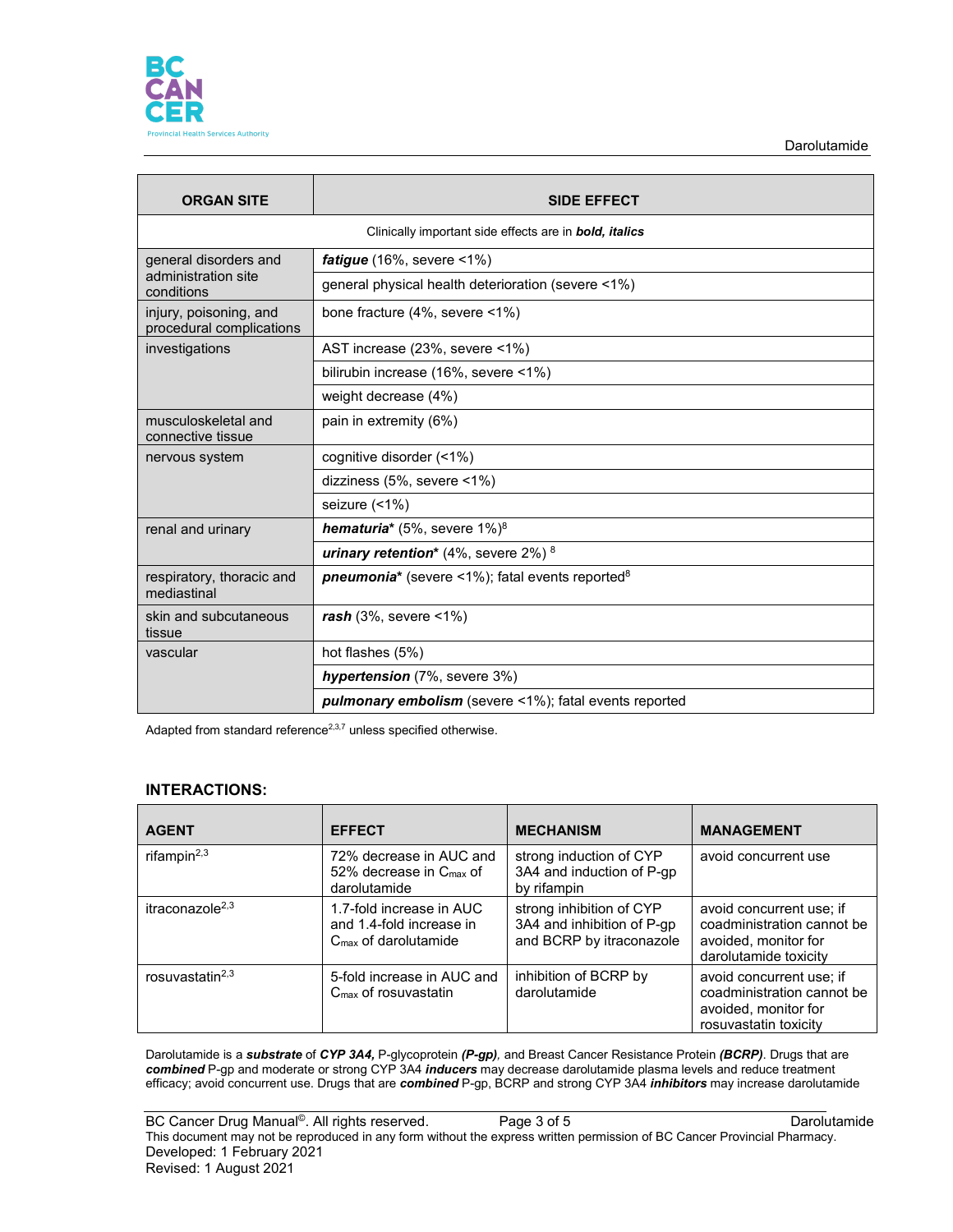

plasma levels; avoid concurrent use. If coadministration cannot be avoided, monitor for darolutamide toxicity. Grapefruit and grapefruit juice may inhibit CYP 3A4 metabolism of darolutamide in the intestinal wall and, theoretically, may increase darolutamide plasma levels; clinical significance is unknown.<sup>2,3,11</sup>

Darolutamide is an *inhibitor* of *BCRP* and *P-gp in vitro*. Coadministration with a *BCRP substrate* may increase BCRP substraterelated toxicities; avoid concurrent use. Coadministration of darolutamide with a *P-gp substrate* is not considered to result in a clinically significant drug interaction. 2,3

Darolutamide is an *inhibitor* of *OATP1B1* and *OATP1B3 in vitro*; coadministration with OATP1B1 and OATP1B3 substrates may increase OATP1B1 and OATP1B3 substrate toxicity. Clinical significance is unknown; dose modification of the substrate may be required.12

Darolutamide is a weak *inducer* of *CYP 3A4*. Coadministration of darolutamide with a CYP 3A4 substrate is not considered to result in a clinically significant interaction.<sup>2</sup>

Darolutamide is an inhibitor of OAT3, MATE1, MATE2K and intestinal MRP2 *in vitro;* clinical significance is unknown. 2

## **SUPPLY AND STORAGE:**

*Oral:* Bayer Inc. supplies darolutamide as 300 mg film-coated tablets. Tablets contain lactose. Store at room temperature. 2

### **DOSAGE GUIDELINES:**

Refer to protocol by which patient is being treated. Numerous dosing schedules exist and depend on disease, response, and concomitant therapy.

#### *Adults***:**

| $Oral2,3,13$ :             | BC Cancer usual dose noted in <b>bold, italics</b><br>600 mg (range $300 - 600$ mg) PO given twice daily                                                                                                                                    |                                                                          |  |
|----------------------------|---------------------------------------------------------------------------------------------------------------------------------------------------------------------------------------------------------------------------------------------|--------------------------------------------------------------------------|--|
|                            | Administer with food <sup>2</sup>                                                                                                                                                                                                           |                                                                          |  |
| Concurrent radiation:      | no information found                                                                                                                                                                                                                        |                                                                          |  |
| Dosage in renal failure:   | Creatinine clearance (mL/min)                                                                                                                                                                                                               | <b>Dose</b>                                                              |  |
|                            | >30                                                                                                                                                                                                                                         | no adjustment required <sup>2</sup>                                      |  |
|                            | 15-29                                                                                                                                                                                                                                       | 300 mg PO BID <sup>2,3</sup>                                             |  |
|                            | $<$ 15                                                                                                                                                                                                                                      | no information found                                                     |  |
|                            | calculated creatinine clearance<br>$=$                                                                                                                                                                                                      | <u>N* x (140 - Age) x weight in kg</u><br>serum creatinine in micromol/L |  |
|                            | * For males N=1.23; for females N=1.04                                                                                                                                                                                                      |                                                                          |  |
| Dosage in hepatic failure: | mild hepatic impairment (Child-Pugh class A): no adjustment required <sup>2</sup><br>moderate hepatic impairment (Child-Pugh class B): 300 mg PO BID <sup>2,3</sup><br>severe hepatic impairment (Child-Pugh class C): no information found |                                                                          |  |
| Dosage in dialysis:        | no information found                                                                                                                                                                                                                        |                                                                          |  |